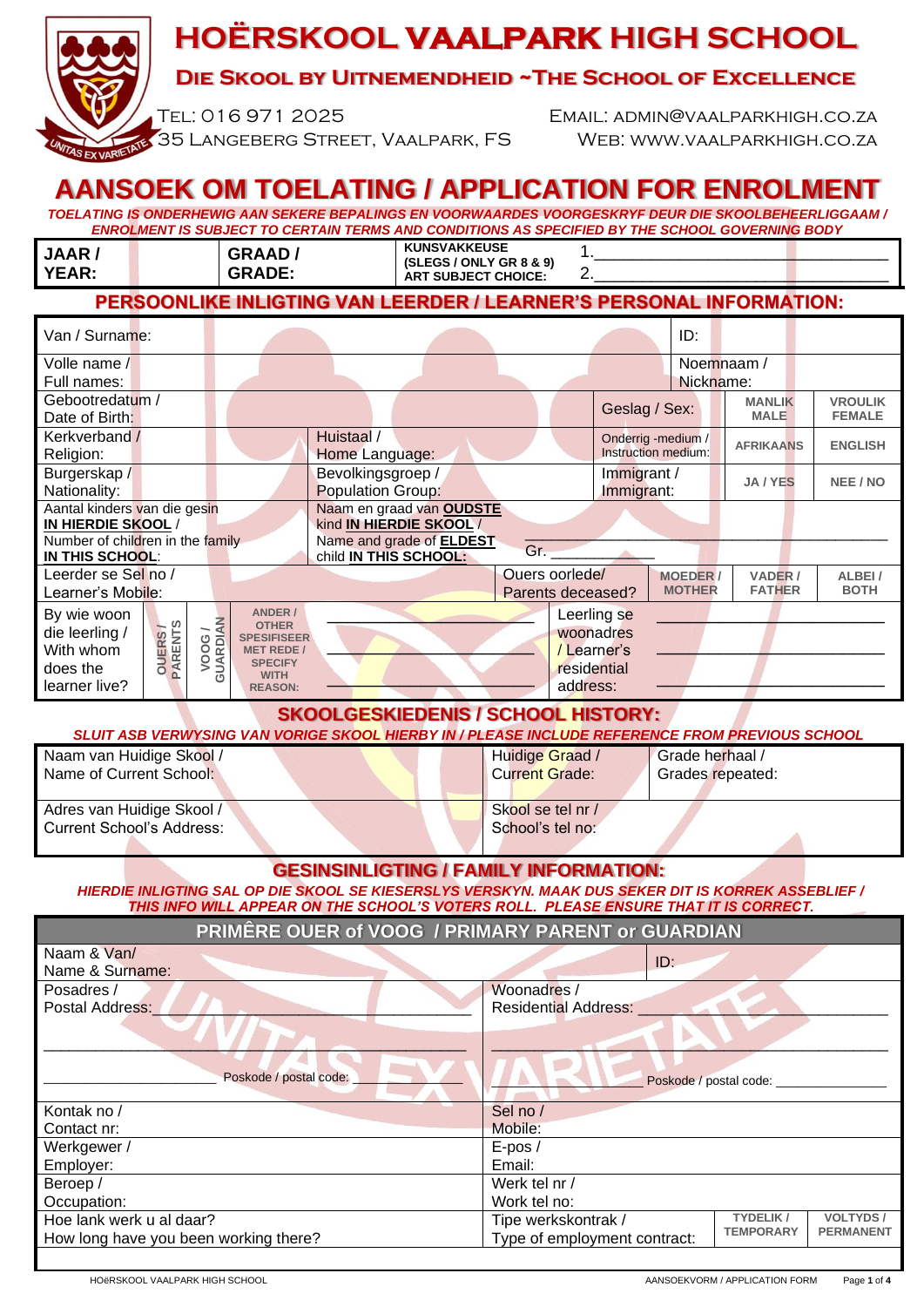| <b>SEKONDÊRE OUER of VOOG / SECONDARY PARENT or GUARDIAN</b> |                                                                      |  |  |  |  |
|--------------------------------------------------------------|----------------------------------------------------------------------|--|--|--|--|
| Naam & Van/                                                  | ID:                                                                  |  |  |  |  |
| Name & Surname:                                              |                                                                      |  |  |  |  |
| Posadres /                                                   | Woonadres /                                                          |  |  |  |  |
| Postal Address:                                              | Residential Address: ____                                            |  |  |  |  |
|                                                              |                                                                      |  |  |  |  |
|                                                              |                                                                      |  |  |  |  |
|                                                              |                                                                      |  |  |  |  |
| Poskode / postal code: ___________                           | Poskode / postal code:                                               |  |  |  |  |
| Kontak no /                                                  | Sel no /                                                             |  |  |  |  |
| Contact nr:                                                  | Mobile:                                                              |  |  |  |  |
| Werkgewer /                                                  | $E-pos/$                                                             |  |  |  |  |
| Employer:                                                    | Email:                                                               |  |  |  |  |
| Beroep /                                                     | Werk tel nr /                                                        |  |  |  |  |
| Occupation:                                                  | Work tel no:                                                         |  |  |  |  |
| Hoe lank werk u al daar?                                     | <b>TYDELIK/</b><br><b>VOLTYDS/</b><br>Tipe werkskontrak /            |  |  |  |  |
| How long have you been working there?                        | <b>TEMPORARY</b><br><b>PERMANENT</b><br>Type of employment contract: |  |  |  |  |
|                                                              |                                                                      |  |  |  |  |

| <b>MEDIESE INLIGTING VAN LEERDER / MEDICAL INFORMATION OF LEARNER:</b>                              |  |                                                                                                                                            |                                                |                                                  |  |  |
|-----------------------------------------------------------------------------------------------------|--|--------------------------------------------------------------------------------------------------------------------------------------------|------------------------------------------------|--------------------------------------------------|--|--|
| Mediesefonds Naam /                                                                                 |  | Mediesefonds Nommer /                                                                                                                      |                                                |                                                  |  |  |
| <b>Medical Fund Name:</b>                                                                           |  | <b>Medical Fund Number:</b>                                                                                                                |                                                |                                                  |  |  |
| Naam van Hooflid /                                                                                  |  | Naam van Dokter /                                                                                                                          |                                                |                                                  |  |  |
| Name of Main Member:                                                                                |  | Name of Doctor:                                                                                                                            |                                                |                                                  |  |  |
|                                                                                                     |  | Dokter se Kontaknr /                                                                                                                       |                                                |                                                  |  |  |
| Mediese inligting bv                                                                                |  | Doctor's Contact no:                                                                                                                       |                                                |                                                  |  |  |
| medikasie, allergieë,                                                                               |  |                                                                                                                                            |                                                |                                                  |  |  |
| siektestoestande                                                                                    |  | Behendigheid van leerder /                                                                                                                 | <b>REGSHANDIG /</b>                            | <b>LINKSHANDIG /</b>                             |  |  |
| soos Diabetes/                                                                                      |  | Dexterity of learner:                                                                                                                      | <b>RIGHT HANDED</b>                            | <b>LEFT HANDED</b>                               |  |  |
| Medical info                                                                                        |  |                                                                                                                                            |                                                |                                                  |  |  |
| eg medication,                                                                                      |  | Maatskaplike toelaag /                                                                                                                     | <b>JA/YES</b>                                  | NEE / NO                                         |  |  |
| allergies and                                                                                       |  | Social grant?                                                                                                                              |                                                |                                                  |  |  |
| medical conditions                                                                                  |  | In nood neem ons u kind                                                                                                                    |                                                |                                                  |  |  |
| such as Diabetes                                                                                    |  | na / In emergency we                                                                                                                       | <b>PRIVAAT HOSPITAAL</b><br>/ PRIVATE HOSPITAL | <b>STAATSHOSPITAAL/</b><br><b>STATE HOSPITAL</b> |  |  |
|                                                                                                     |  | take your child to:                                                                                                                        |                                                |                                                  |  |  |
| INDIEN ONS U NIE IN DIE HANDE KAN KRY TYDENS 'N NOODGEVAL NIE, VERSKAF ASB DIE VOLGENDE INLIGTING / |  |                                                                                                                                            |                                                |                                                  |  |  |
| Alternatiewe Voog 1 / Alternative Guardian 1:                                                       |  | PLEASE SUPPLY THE FOLLOWING INFO, SHOULD WE NOT BE ABLE TO REACH YOU DURING AN EMERGENCY:<br>Alternatiewe Voog 2 / Alternative Guardian 2: |                                                |                                                  |  |  |
|                                                                                                     |  |                                                                                                                                            |                                                |                                                  |  |  |
| Naam /<br>Name:                                                                                     |  | Naam/<br>Name:                                                                                                                             |                                                |                                                  |  |  |
| Verwantskap /                                                                                       |  | Verwantskap /                                                                                                                              |                                                |                                                  |  |  |
| Relationship                                                                                        |  | Relationship:                                                                                                                              |                                                |                                                  |  |  |
| Kontak nr /                                                                                         |  | Kontak nr: /                                                                                                                               |                                                |                                                  |  |  |
| Contact no:                                                                                         |  | Contact no:                                                                                                                                |                                                |                                                  |  |  |
| <b>FINANSIËLE INLIGTING/ FINANCIAL INFORMATION:</b>                                                 |  |                                                                                                                                            |                                                |                                                  |  |  |
| Persoon verantwoordelik vir skoolrekening /                                                         |  | Adres vir hierdie rekening /                                                                                                               |                                                |                                                  |  |  |
| Person responsible for school account:                                                              |  | Address for this account:                                                                                                                  |                                                |                                                  |  |  |
| Naam /                                                                                              |  |                                                                                                                                            |                                                |                                                  |  |  |
| Name:                                                                                               |  |                                                                                                                                            |                                                |                                                  |  |  |
| Relationship /                                                                                      |  |                                                                                                                                            |                                                |                                                  |  |  |
| Verwantskap:                                                                                        |  |                                                                                                                                            |                                                |                                                  |  |  |
| Alt tel nr /<br>Sel nr /                                                                            |  | Alt tel nr /                                                                                                                               |                                                |                                                  |  |  |
| Mobile no:<br>Alt tel no 1:                                                                         |  | Alt tel no 2:                                                                                                                              |                                                |                                                  |  |  |
| <b>MAAK ASB SEKER DAT U DIE MEEGAANDE FINANSIËLE ONDERNEMING DEURLEES, VERSTAAN EN ONDERTEKEN /</b> |  |                                                                                                                                            |                                                |                                                  |  |  |
| PLEASE ENSURE THAT YOU READ, UNDERSTAND AND SIGN THE ATTACHED FINANCIAL COMMITMENT                  |  |                                                                                                                                            |                                                |                                                  |  |  |
| in my kapasiteit as die wettige ouer of voog van / in my capacity as<br>$Ek/1$ ,                    |  |                                                                                                                                            |                                                |                                                  |  |  |
| (U NAAM & VAN / YOUR NAME & SURNAME)                                                                |  |                                                                                                                                            |                                                |                                                  |  |  |

the legal parent or guardian of \_\_\_\_\_\_\_\_\_\_\_\_\_\_\_\_\_\_\_\_\_\_\_\_\_\_\_\_\_\_\_\_\_\_\_\_\_\_ verklaar hiermee dat hierdie inligting waar **(KIND SE NAAM & VAN / CHILD's NAME & SURNAME)**

en korrek is / hereby declare that this information is true and correct.

**GETEKEN / SIGNED: \_\_\_\_\_\_\_\_\_\_\_\_\_\_\_\_\_\_\_\_\_\_\_\_\_\_\_\_\_\_\_\_\_ DATUM / DATE: \_\_\_\_\_\_\_\_\_\_\_\_\_\_\_\_\_\_\_\_\_**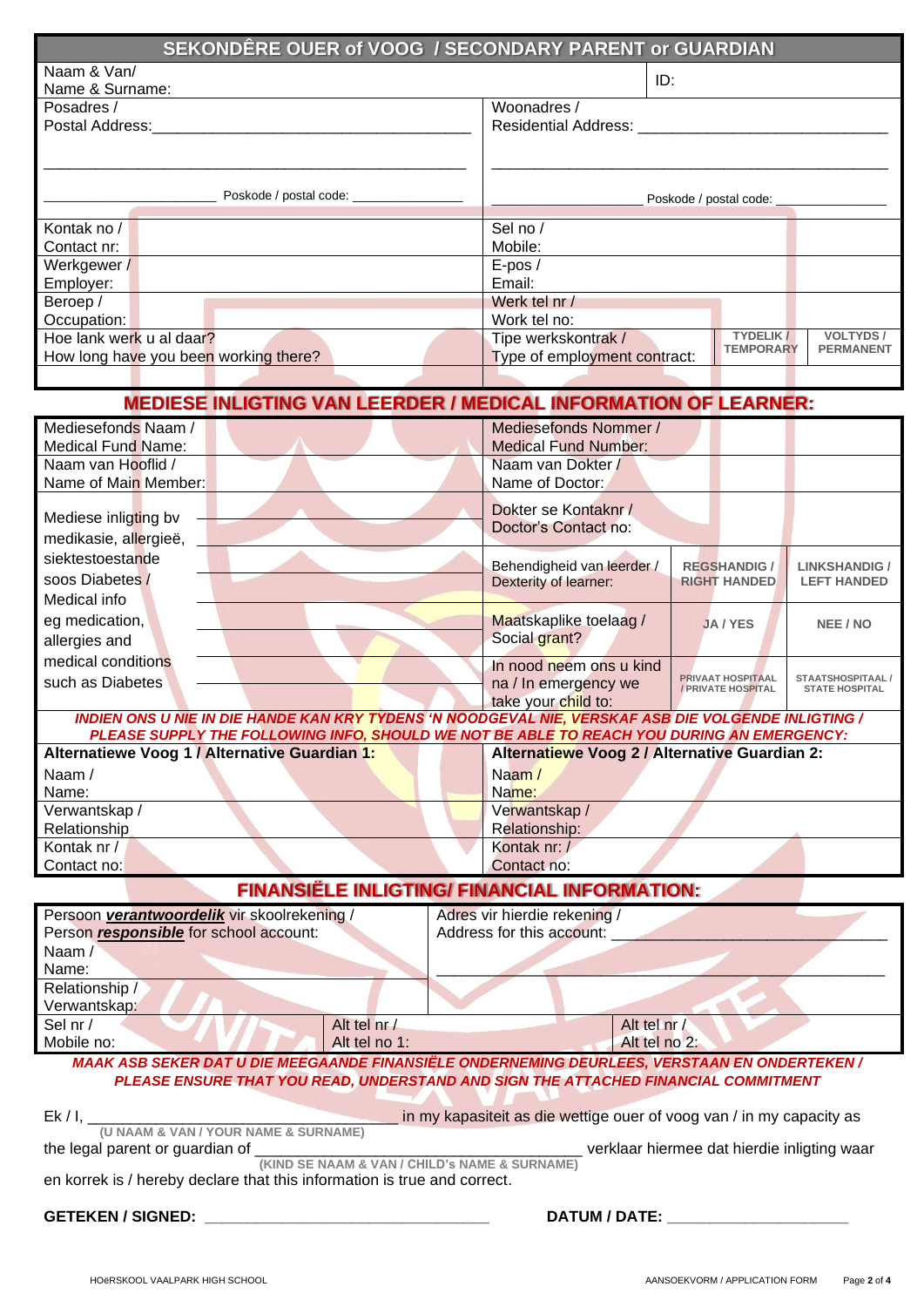# **COMMITMENT BY PARENT/GUARDIAN**

### **1. SCHOOL FEES**

1.1 The annual school fees will be a compulsory sum for the calendar year as determined by the governing body and must be paid as follows:

1.1.1 A compulsory 1<sup>st</sup> payment for school fees of the NEXT YEAR (Only for learners who have been officially admitted.) This payment is non-refundable, should the learner no longer attend. 1.1.2 A monthly payment of **10%** of the total sum payable on or before the seventh day of each

month, from February through to November; **or**

1.1.3 A quarterly payment of **25%** of the total sum on or before the first day of each term, up to and including the first day of the fourth term; **or**

1.1.4 A payment in full (100%) by the end of January, in which case a discount will apply.

- 1.1.5 Matriculants' fees must be paid in total on or before the last school day of the third term.
- 1.2 The school provides textbooks. Parents / quardians are responsible for the purchase of all stationery and notebooks.
- 1.3 The management team of the school will apply the school fees as needed to maintain the standard of education and the continuation of progress and development of the school as an educational establishment. Adjustments will be made periodically, in consultation with the parents, to guarantee the standard of education.

## **2. LEARNERS LEAVING THE SCHOOL DURING THE YEAR**

If learners leave the school, parents may be required to give one calendar months' notice of their intention to take their child / children out of the school. If a child leaves the school during a calendar month, parents will be liable for the fees for the entire calendar month in which the learner left school.

#### **3. LIABILITY**

3.1 The school's present insurance package provides for cover for common law claims of up to the amount of R3 million. The school and the governing body therefore accept no responsibility with regard to any injury, accident or loss suffered by the learner during normal school or hostel activities and the parent / guardian hereby accordingly indemnifies them against any such claim not covered by such insurance.

#### **The parent / guardian:**

- 3.2 Entrusts urgent decisions regarding medical care and necessary procedures to the staff of the school, and accepts the consequences of decisions taken if the staff find it impossible to contact the parents immediately;
- 3.3 Undertakes to pay all legal costs, including attorney / client fees and collection costs incurred by the school in the event of the school having to take legal action for the recovery of school fees;
- 3.4 Takes notice that any property or equipment brought by the learner on to the school or hostel grounds, is brought at his / her own risk;
- 3.5 Shall be responsible for damage caused by his / her children;
- 3.6 Accepts responsibility for immunizing their child / children against contagious diseases and normal infections, and shall produce proof thereof if required to do so;
- 3.7 Accepts the responsibility of the learner's transport to and from the school;
- 3.8 Undertakes to inform the principal of their child's / children's absence from school. Parents / guardians declare that they are prepared to produce a doctor's certificate if and when required;

#### HOëRSKOOL VAALPARK HIGH SCHOOL AANSOEKVORM / APPLICATION FORM Page **3** of **4**

INITIAL

INITIAL

INITIAL

 $\overline{\phantom{a}}$  ,  $\overline{\phantom{a}}$  ,  $\overline{\phantom{a}}$  ,  $\overline{\phantom{a}}$  ,  $\overline{\phantom{a}}$  ,  $\overline{\phantom{a}}$ 

 $\mathbb{A}$ 

 $\frac{1}{2}$  , where  $\frac{1}{2}$